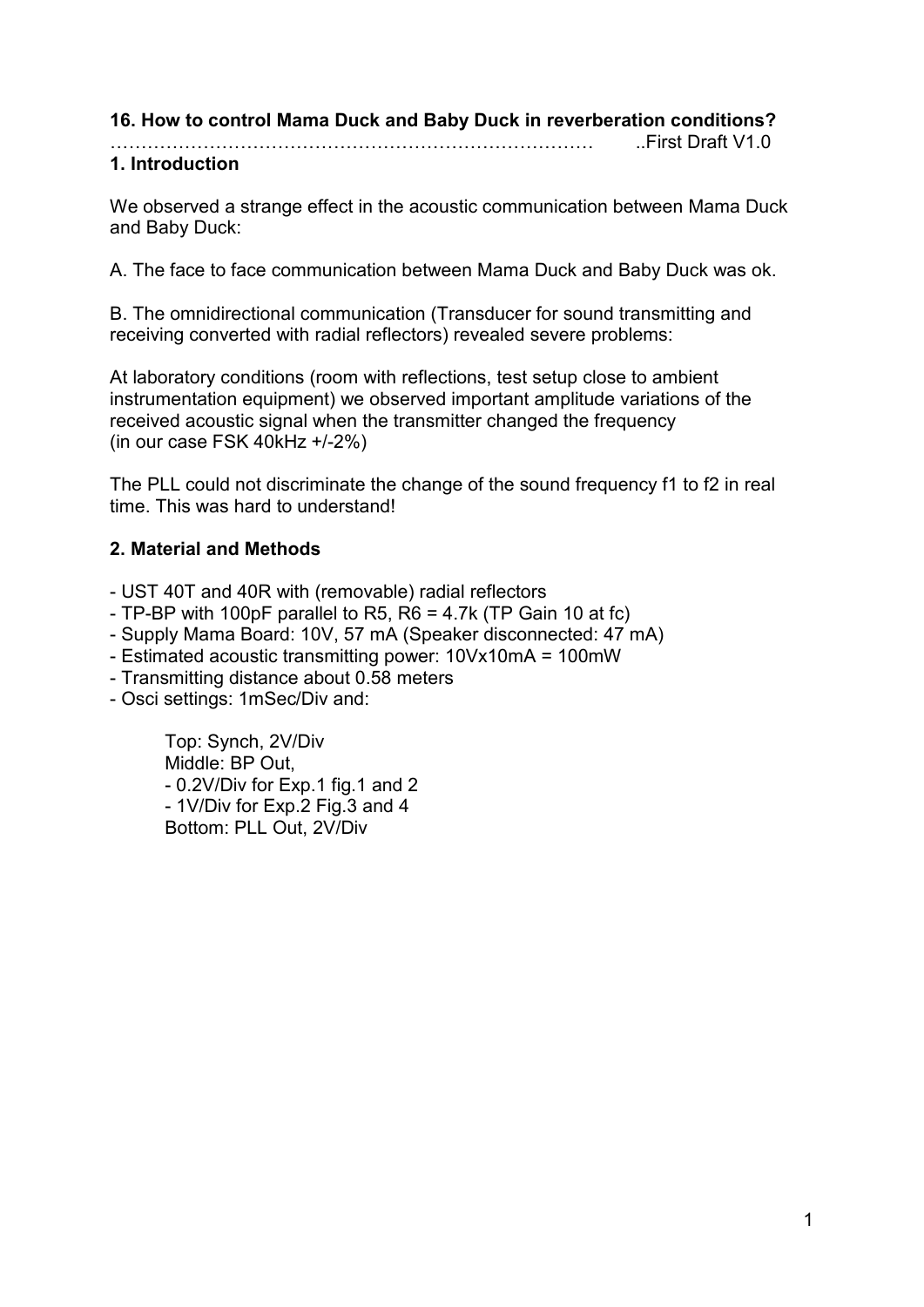**3. Experiments with Software Miru Duc015: FSK 40.4 kHz +/- 2%:** 



### **4. Discussion**

There is a problem with reverberation, this means that the sound remains in a room for about 5msec at 40 kHz (our observation!)

As long as there are no reflection objects near Baby Duck, the distance measuring system works ok.

We are very lucky to have chosen the Duck application: Mama and Baby Duck in the middle of the lake without reflections of the border!

For all our friends for more sophistic applications: Look at the appendix!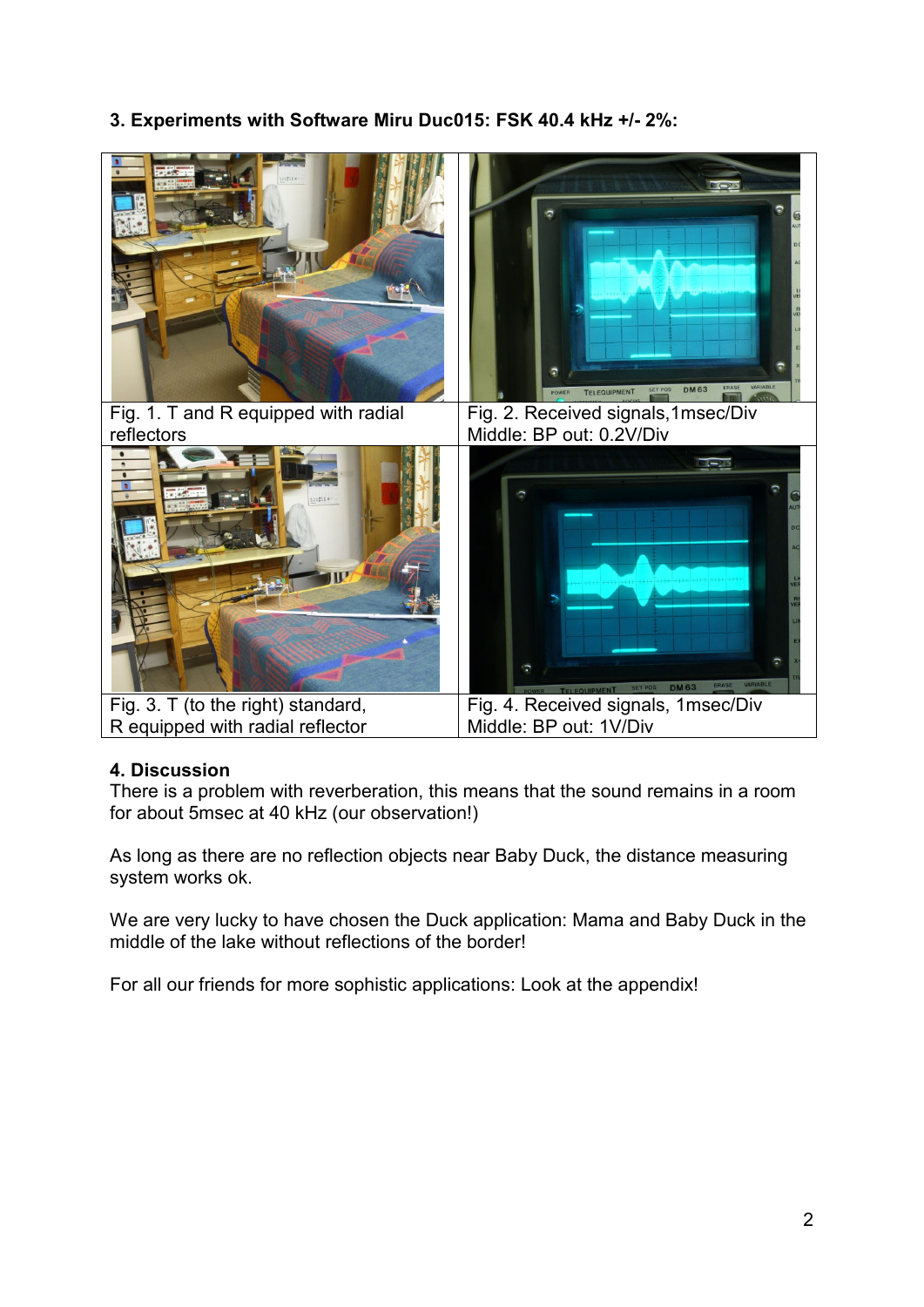# **5. Appendix**

Please have a look here, it make sense as I hope:

#### http://en.wikipedia.org/wiki/Reverberation

**Reverberation** is the persistence of **sound** in a particular space after the original sound is removed.[1] A reverberation, or **reverb**, is created when a sound is produced in an enclosed space causing a large number of echoes to build up and then slowly decay as the sound is absorbed by the walls and  $air \stackrel{[2]}{=}$  This is most noticeable when the sound source stops but the reflections continue, decreasing in amplitude, until they can no longer be heard. The length of this sound decay, or reverberation time, receives special consideration in the architectural design of large chambers, which need to have specific reverberation times to achieve optimum performance for their intended activity.<sup>[3]</sup> In comparison to a distinct echo that is 50 to 100 ms after the initial sound, reverberation is many thousands of echoes that arrive in very quick succession (.01 – 1 ms between echoes). As time passes, the volume of the many echoes is reduced until the echoes cannot be heard at all.

 $RT_{60}$  is the time required for reflections of a direct sound to decay by 60 dB below the level of the direct sound. Reverberation time is frequently stated as a single value however it can be measured as a wide band signal (20 Hz to 20kHz) or more precisely in narrow bands (one octave, 1/3 octave, 1/6 octave, etc.). Typically, the reverb time measured in narrow bands will differ depending on the frequency band being measured. It is usually helpful to know what range of frequencies are being described by a reverberation time measurement.

In the late 19th century, Wallace Clement Sabine started experiments at Harvard University to investigate the impact of absorption on the reverberation time. Using a portable wind chest and organ pipes as a sound source, a stopwatch and his ears, he measured the time from interruption of the source to inaudibility (roughly 60 dB). He found that the reverberation time is proportional to the dimensions of room and inversely proportional to the amount of absorption present.

The optimum reverberation time for a space in which music is played depends on the type of music that is to be played in the space. Rooms used for speech typically need a shorter reverberation time so that speech can be understood more clearly. If the reflected sound from one syllable is still heard when the next syllable is spoken, it may be difficult to understand what was said.<sup>[4]</sup> "Cat", "Cab", and "Cap" may all sound very similar. If on the other hand the reverberation time is too short, tonal balance and loudness may suffer. Reverberation effects are often used in studios to add depth to sounds. Reverberation changes the perceived harmonic structure of a note, but does not alter the pitch.

Basic factors that affect a room's reverberation time include the size and shape of the enclosure as well as the materials used in the construction of the room. Every object placed within the enclosure can also affect this reverberation time, including people and their belongings.

# **[edit] Sabine equation**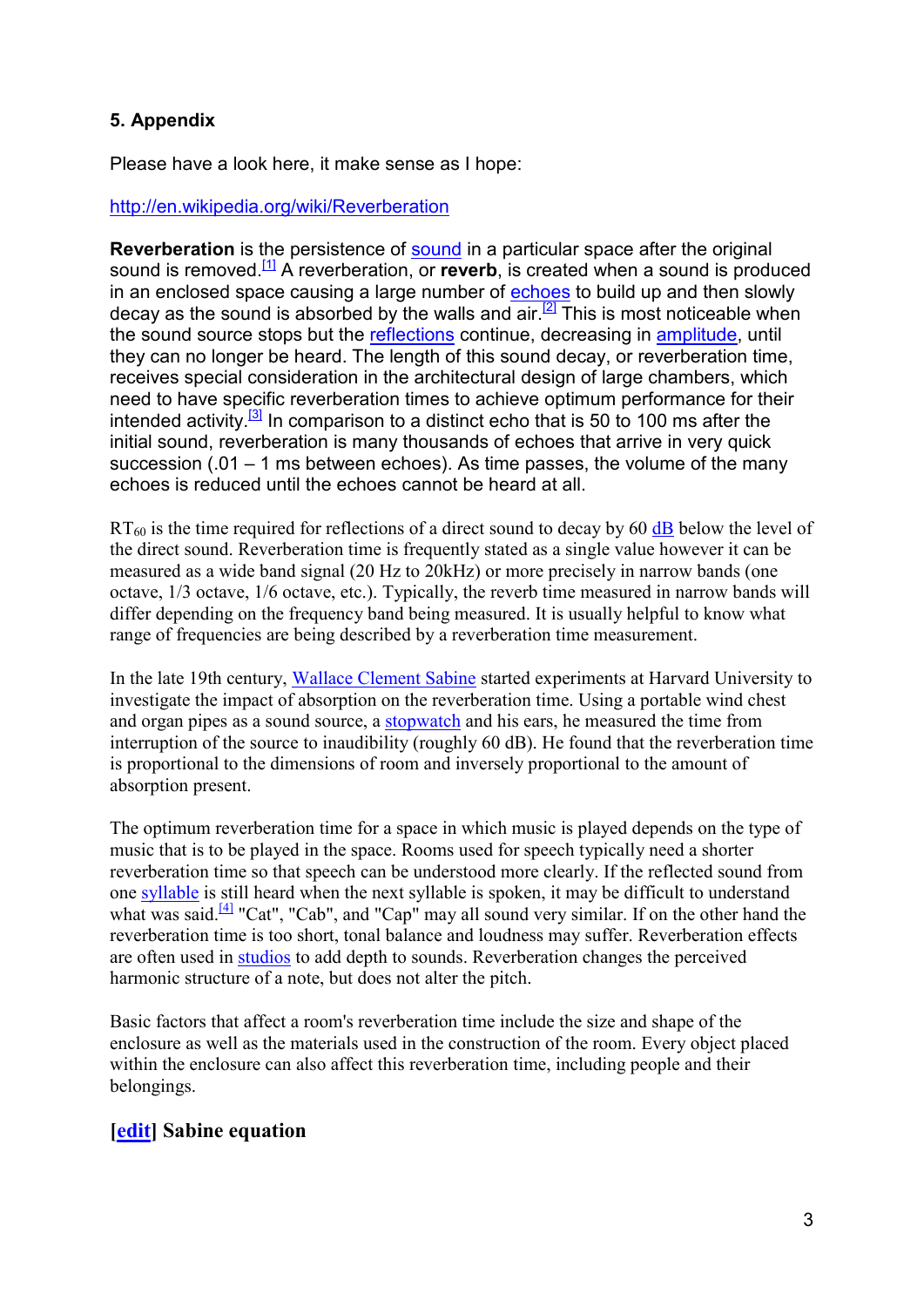Sabine's reverberation equation was developed in the late 1890s in an *empirical* fashion. He established a relationship between the RT<sub>60</sub> of a room, its volume, and its total absorption (in sabins). This is given by the equation:

$$
RT_{60} = \frac{4 \ln 10^6 V}{c \cdot Sa} \approx 0.1611 \,\mathrm{m}^{-1} \frac{V}{Sa}.
$$

where  $c$  is a number that relates to the speed of sound in the room,  $V$  is the volume of the room in  $m^3$ , *S* total surface area of room in  $m^2$ , *a* is the average absorption coefficient of room surfaces, and the product *Sa* is the total absorption in sabins.

The total absorption in sabins (and hence reverberation time) generally changes depending on surfaces, and the product  $Sa$  is the total absorption in sabins.<br>The total absorption in sabins (and hence reverberation time) generally changes depending (frequency (which is defined by the **acoustic properties** of the s take into account room shape or losses from the sound travelling through the air (important in larger spaces). Most rooms absorb less sound energy in the lower frequency ranges resulting in longer reverb times at lower frequencies. take into account room shape or losses from the sound travelling through the air (importanger spaces). Most rooms absorb less sound energy in the lower frequency ranges rest in longer reverb times at lower frequencies.<br>Th ablished a relationship between the  $RT_{60}$  of a room, its volume, and its total absorption (in<br>ins). This is given by the equation:<br> $RT_{60} = \frac{4 \ln 10^6 V}{c} \approx 0.1611 \text{ m}^{-1} \frac{V}{Sa}$ .<br>ere c is a number that relates to the s

distance  $d_c$  (conditional equation):

$$
d_\mathrm{c} \approx 0.057 \cdot \sqrt{\frac{V}{RT_{60}}}
$$

where critical distance  $d_c$  is measured in meters, volume *V* is measured in m<sup>3</sup>, and reverberation time  $RT_{60}$  is measured in **seconds**.

### **[edit] Absorption**

The absorption coefficient of a material is a number between 0 and 1 which indicates the The absorption coefficient of a material is a number between 0 and 1 which indicates the proportion of sound which is absorbed by the surface compared to the proportion which is reflected back into the room. A large, fully open window would offer no reflection as any sound reaching it would pass straight out and no sound would be reflected. This would have an absorption coefficient of 1. Conversely, a thick, smooth painted concrete ceiling would be the acoustic equivalent of a mirror, and would have an absorption coefficient very close to 0. reflected back into the room. A large, fully open window would offer no reflection a sound reaching it would pass straight out and no sound would be reflected. This wo an absorption coefficient of 1. Conversely, a thick, s

## **[edit] Measurement of reverberation time reverberation time**

Historically reverberation time could only be measured using a level recorder (a plotting Historically reverberation time could only be measured using a level recorder (a plotting device which graphs the noise level against time on a ribbon of moving paper). A loud noise is produced, and as the sound dies away the trace on the level recorder will show a distinct slope. Analysis of this slope reveals the measured reverberation time. Some modern digital sound level meters can carry out this analysis automatically.

Currently several methods exist for measuring reverb time. An impulse can be measured by Sound level meters can carry out this analysis automatically.<br>Currently several methods exist for measuring reverb time. An impulse can be measured b<br>creating a sufficiently loud noise (which must have a defined cut off po sources such as a **blank** pistol shot or balloon burst may be used to measure the impulse response of a room.